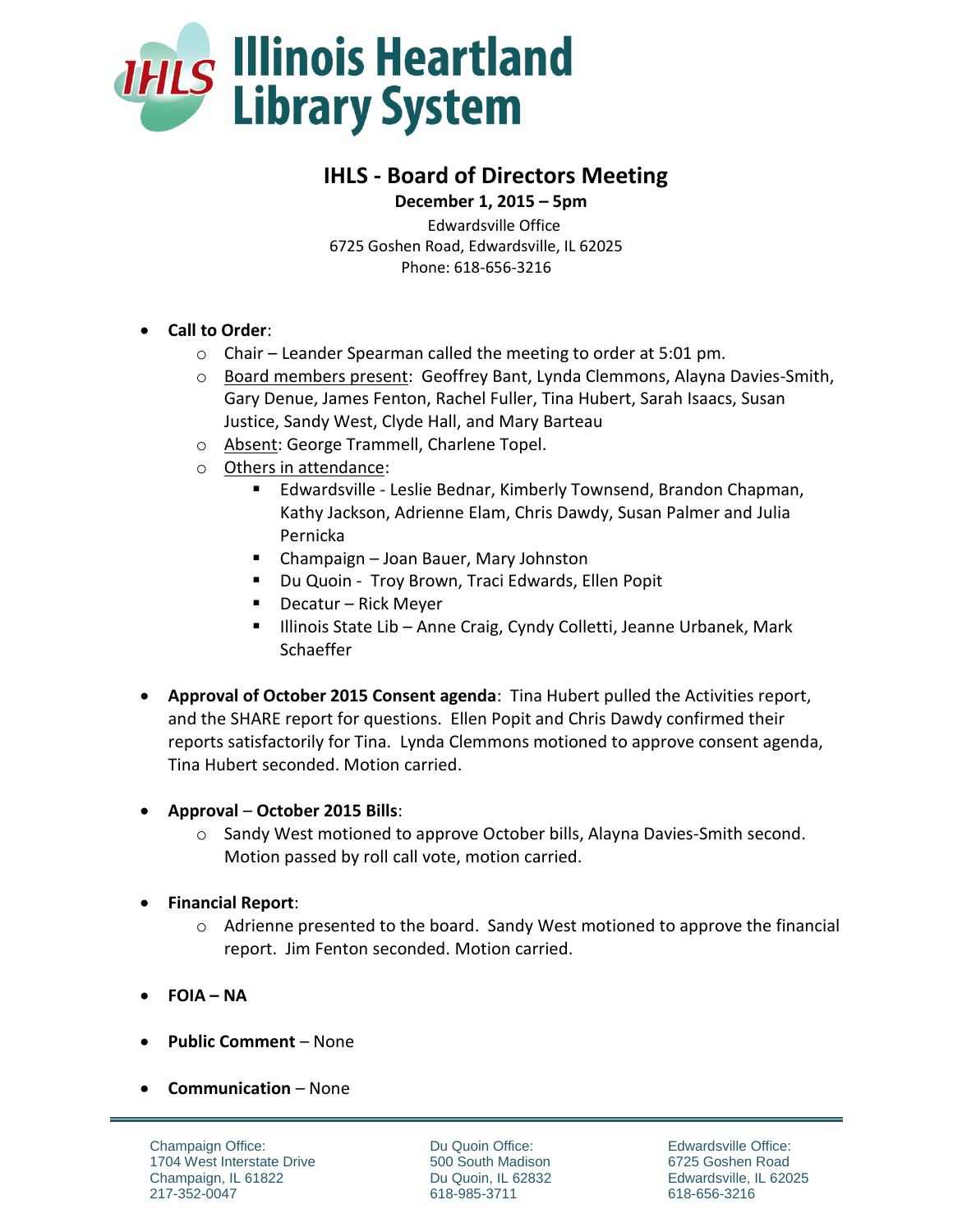- **Staff Update**: Leslie Bednar stated IHLS will only fill part-time positions based on operational need. Full-time position openings will not be filled due to budget uncertainties. Motion approve staff report by Sandy West, and seconded by Susan Justice. Motion carried.
- **•** Secondary Employment –None
- **Personnel** None
- **Illinois State Library** Anne Craig reported that Illinois has entered the six month without a state budget, and understands the difficulty of planning without a budget. IHLS board and staff representatives met with Illinois State Library (ISL) administrative staff in early November to assess our current financial situation. ISL recommended IHLS consider elimination of any duplication of services provided elsewhere in the state and to make preservation of SHARE a high priority.
- **Committee Reports**:
	- $\circ$  Finance Sandy West We will continue IMSA through to February. We will poll Finance Committee to determine when we will meet again.
	- $\circ$  Long Range Planning Sarah Isaacs we will cover later on the agenda.
	- o Executive Committee: Will cover later on agenda
	- o Membership & Policy committee: Ellen (attachment 12.0) gives a brief overview of membership: Currently have over 537 total libraries. Hoopeston & Rantoul School Districts will be considered as new members.
- **Board Citation Review:** 
	- o Geoffrey Bank provided an overview of the State Officials and Employees Ethics Act with a focus on two sections: prohibited political activities and gifts. January citations will be provided by Tina Hubert and Alayna Davies-Smith.

# **Recommendation to Fill Open Board Seats**:

- o President Lee Spearman recommended Mary Barteau (Belleville Township High School District #201) as school library representative. Alayna Davies-Smith motioned to accept the recommendation, Lynda Clemmons seconded. Motion carried.
- o Rachel Fuller motioned that Mary Barteau and Clyde Hall be added to the Policy and Membership Committee, motion seconded by Susan Justice and carried.

# **FY2016 Board Committees**:

o Rachel Fuller motioned that Mary Barteau and Clyde Hall be added to Membership Committee, motion seconded and carried. Mary Barteau and Clyde Hall were added to the Policy and Membership Committee.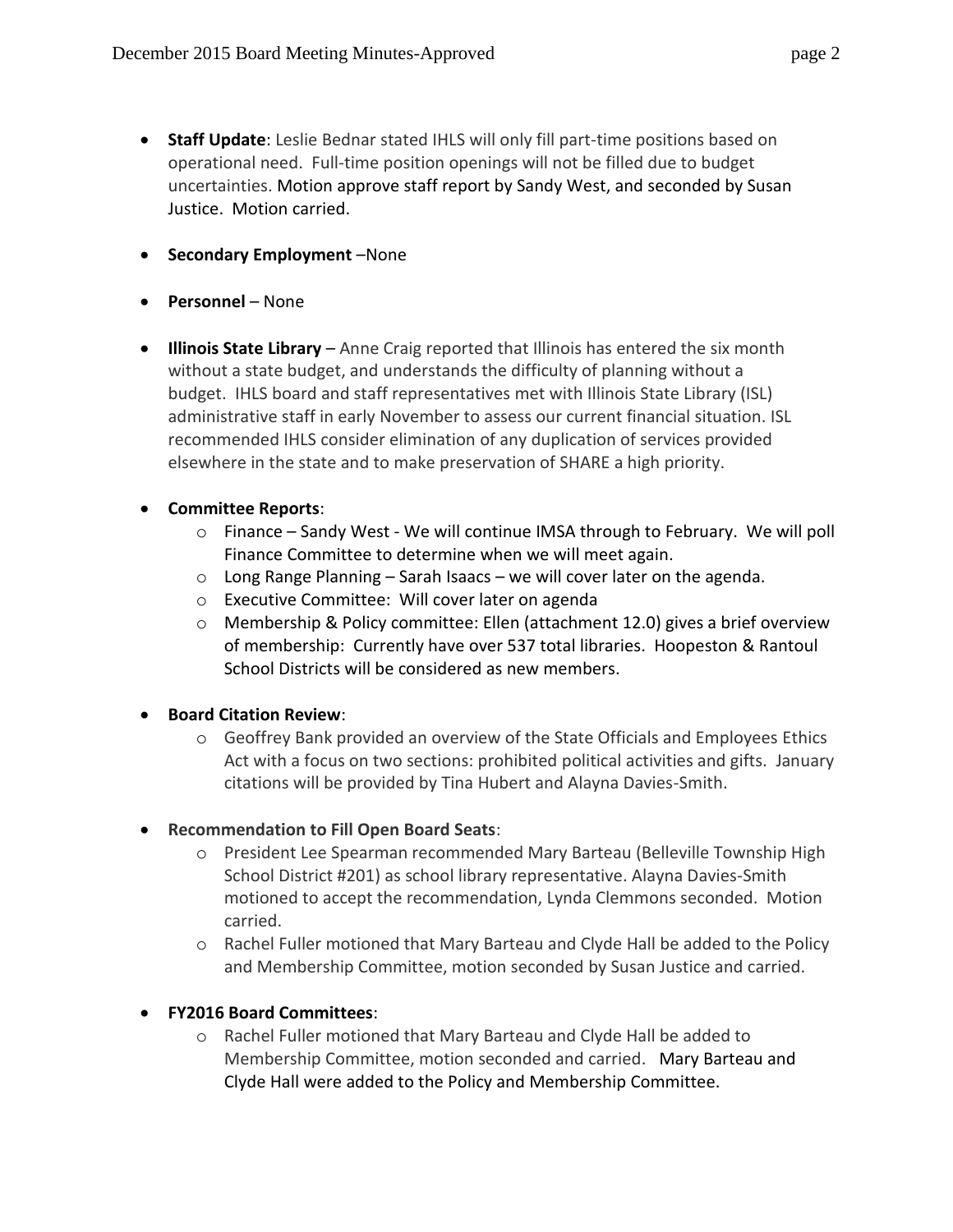### **State Budget Crisis and Projections:**

- $\circ$  Leander and Leslie met with the state library. It was asked that we take a look at duplications of services and that we save SHARE. Leslie discussed the different ways to cut that were presented (3).
- $\circ$  1<sup>st</sup> budget restatements (listed by funds) cuts in health insurance, staff who are not using insurance, and telecommunication costs have been reduced.
- $\circ$  2<sup>nd</sup> budget contingencies pare down options expense: budget in spring, considering 5% to 25% cuts. If greater than 25%, items that are off the table are the 3% raises, the out-of-state travel and in-state travel.
- $\circ$  3<sup>rd</sup> process enhancements better business processes. 4<sup>th</sup> year of organization is where a company begins to look at its organization and reevaluate. We began looking at delivery and all related costs. We currently have a temp/accountant looking at these numbers.
- $\circ$  Chair Spearman tasked board members with requesting additional financial scenarios and responding to survey regarding a special meeting to be held prior to January 26 (next regular board meeting).
- o Leander indicated that we will have a Special board meeting to cover next steps. Kimberly to poll the board for the next meeting.
- o **Board E-mail Addresses** –Q-Tina Hubert What can be saved on this account. Answered by Leslie Bednar- only board information should be retained on this account. Troy Brown provided information on how board members can get notifications.

# **Proposed Change to Personnel Code**

 $\circ$  Current Personnel Code regarding hiring relatives showed conflicting statements per the Personnel Committee. After board discussion, Kathy Jackson answered questions regarding proposed changes presented to board in October which was voted down at that meeting. After discussion Tina Hubert brought motion to send this item back to Personnel Committee to develop two proposals to share with the board, Rachel Fuller seconded the motion. Motion was carried by roll call vote. Gary Denue abstained.

# **Membership Considerations**

 $\circ$  Ellen Popit provided the information regarding new members. Sarah Isaacs motioned to approve membership application of Hoopeston CUSD #111 and Rantoul CUSD #137, Jim Fenton seconded. Motion carried.

# **Ad hoc Long Range Planning Committee**

o Per Sarah Isaacs the board has successfully completed their task. Alayna Davies Smith motioned to suspend this committee, this was seconded by Sarah Isaacs. Motion carried. The long range planning committee will transfer the second phase (proposed IHLS Mapping Project) to Facilities and Operations Committee. Committee members were commended for their dedication to IHLS and its members.